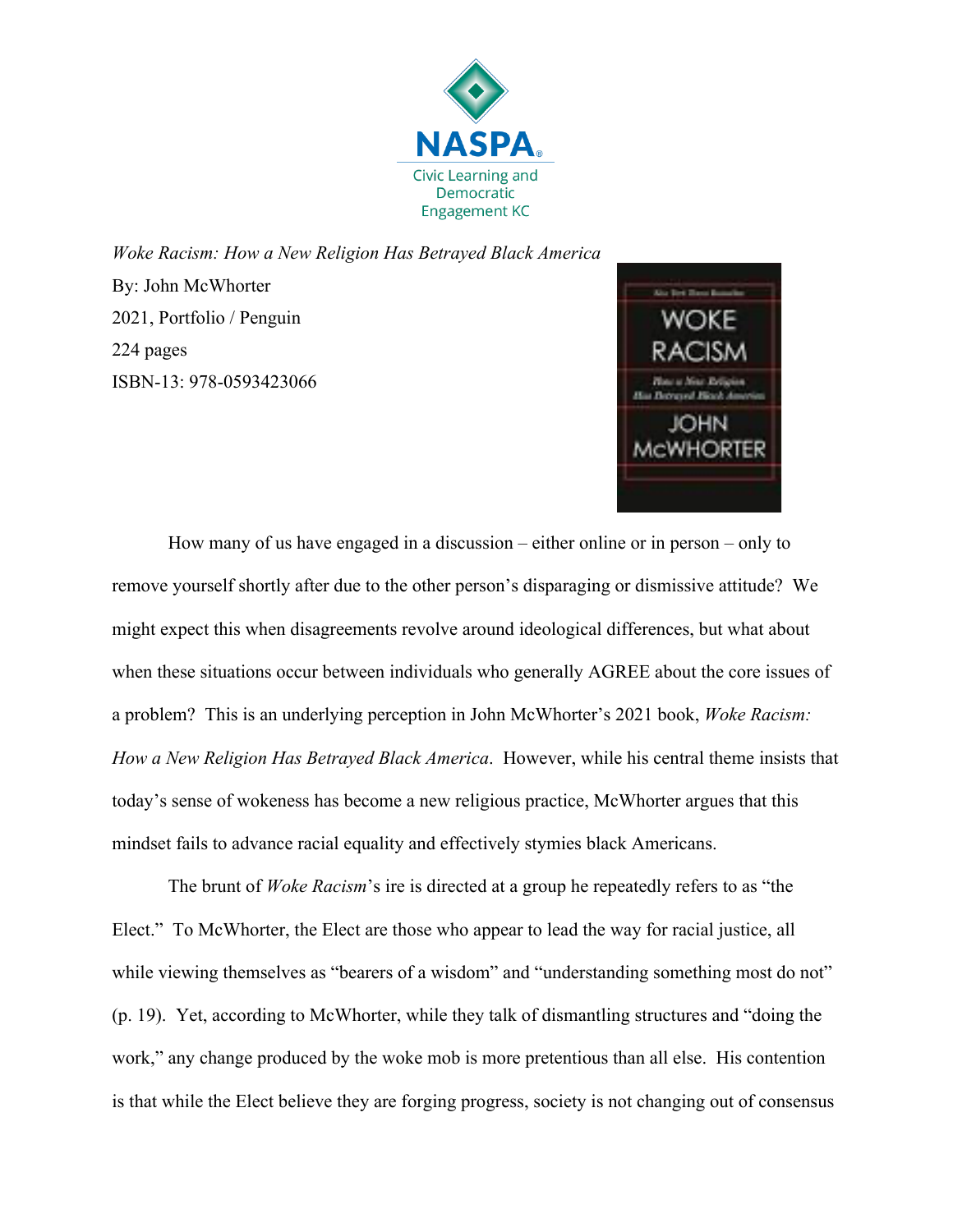

or enlightenment. Rather, change is being created *out of fear*. What does McWhorter mean by this: the more hostile adherents to Elect philosophy have essentially quietened others since their "increasing numbers and intimidating buzzwords have the effect of silencing those who see Elect philosophy as flawed but aren't up for being mauled" (p. 21). Thus, one of the primary parallels McWhorter presents – the banishment of heresy – proves to be the most relevant to his overall narrative, asserting that the Elect "consider it imperative to not only critique those who disagree with their creed, but to seek their punishment and elimination to whatever degree real-life conditions can accommodate" (p. 42). Hence, to apply McWhorter's theme, this form of religious exclusion exists in the form of what we more commonly refer to as "cancel culture."

Among the main sources of criticism toward the book is its disregard to offer effective countermeasures to the woke/Elect mentality. While McWhorter argues that the Elect are more interested in converting others to their viewpoint over any form of constructive discussion, he clearly prefers to ignore them due to being "largely unreachable" (p. 1). With this approach, it seems McWhorter appeals more to readers' inherent bias than promoting a discussion on how to truly create change based on consensus. Therefore, the book may come across as a narrative based on tantrum rather than resolve. Even his three suggested items for reversing racism (end the war on drugs, improve reading instruction by focusing on phonics, and pivot the collegiate narrative toward vocational training) ring hollow and have the feel of being included simply because it seems obligatory to offer a list of action points.